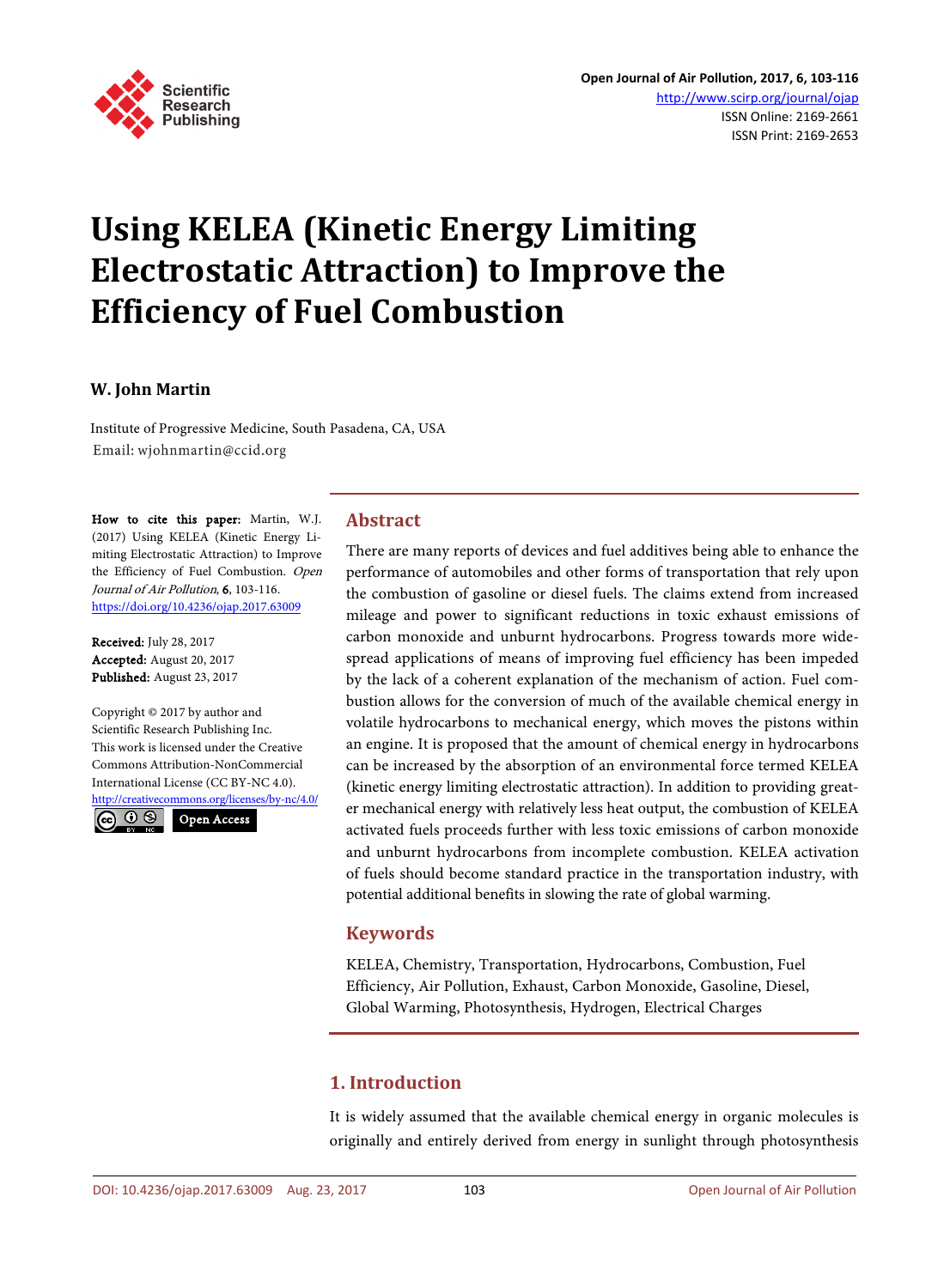[\[1\].](#page-11-0) Plants use sunlight to energetically bind carbon dioxide with water to form carbohydrates, with the release of oxygen  $[2]$ . De novo synthesis of organic molecules also occurs in certain bacteria that use sunlight, although oxygen is not necessarily produced [\[3\].](#page-11-2) The prevailing, but probably incorrect notion is that without the sun there would be no organic molecules on earth.

The biological reconversion with oxygen of photosynthesized carbohydrates to carbon dioxide and water releases energy that is mainly used to add a third phosphate to adenosine diphosphate (ADP) to generate the high-energy molecule, adenosine triphosphate (ATP) [\[4\].](#page-11-3) The ATP can be reconverted to ADP plus phosphate with the release of chemical energy, which is available for the synthesis of other organic molecules. Organic molecules can be structurally changed into specifically different molecules by chemical reactions [\[5\].](#page-11-4) These reactions can occur without added energy, providing the total available energy in the reacting molecules exceeds the total available energy in the resulting molecules [\[6\].](#page-11-5) Biochemical reactions involving organic molecules typically also require enzymes to concentrate and render minor changes to the reacting molecules [\[7\].](#page-11-6) The enzymes act as catalysts to initiate and/or hasten biochemical reactions. Still, unless there is an external source of added energy, the resulting total level of available chemical energy in the reaction products is always less than that of the reactants. The difference in chemical energies between reactants and products is expressed as other forms of energy, including energy required for linked chemical reactions, thermal energy (heat), molecular motion (kinetic energy), sound and/or light (electromagnetic energy).

Water is thought by some to mediate the transfer of energy between different phases of linked chemical reactions [\[8\].](#page-11-7) Specifically, it has been suggested that clusters (domains) of water molecules can either be tightly or more loosely bonded and that these forms correlate with low and high energy content, respectively. The energy generating phases of linked chemical reactions presumably leads to the local formations of low density water domains. These domains return to being high density domains upon the transfer of energy to components of the energy dependent phases of linked chemical reactions.

#### **2. Combustion of Fuels**

The chemical energy in the volatile hydrocarbons, which comprise gasoline and diesel fuels, becomes instantly converted to usable energy upon ignition in internal combustion engines [\[9\].](#page-11-8) Ignition is triggered in diesel fuel by pressure and in gasoline fuel by both pressure and electrical spark. During combustion, oxygen from the input of air reacts chemically with the hydrogen and carbon atoms in the injected fuel to yield carbon dioxide gas and water vapor. Using heptane (an alkane hydrocarbon with eight straight-linked carbons) as a representative hydrocarbon, the chemistry of combustion can be expressed in the following formula:

$$
2C_8H_{18} + 25O_2 \rightarrow 16CO_2 + 18H_2O + energy
$$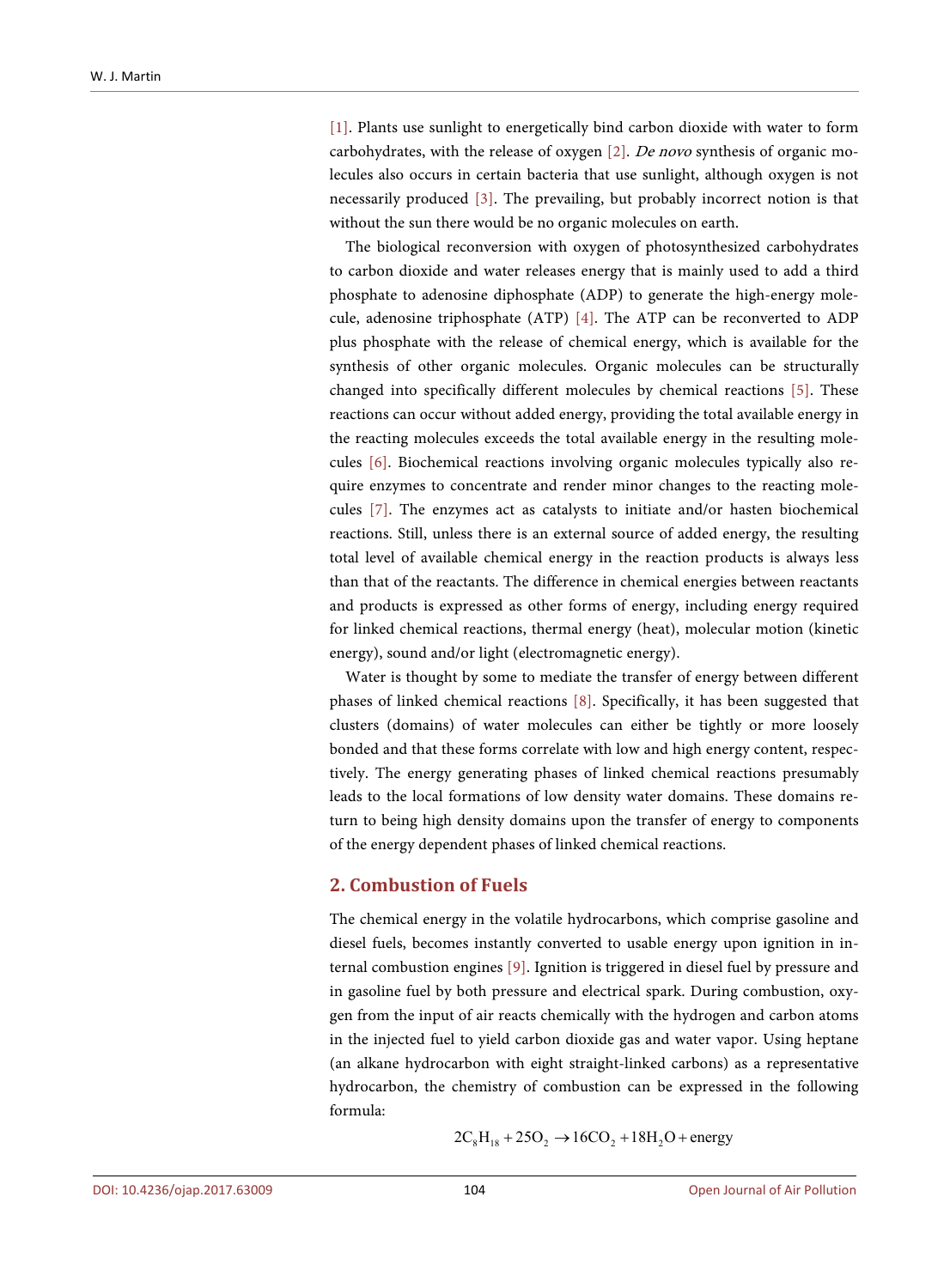Incomplete combustion can occur, which results in residual hydrocarbons, free carbon atoms (soot) and/or carbon atoms linked to only a single oxygen atom (carbon monoxide) [\[9\].](#page-11-8) Less energy is provided by incomplete than by complete combustion, since there is remaining carbon to hydrogen bonding and because there is more energy retained in free carbon and in carbon monoxide than in carbon dioxide.

# **3. Recently Proposed View of Chemical Energy**

The concept of chemical energy is often described as a force holding or bonding different atoms or different molecules in proximity to one another. Individual atoms and molecules are perceived as normally having set amounts of "free energy." A portion of the energy is yielded to the environment as atoms or molecules chemically bond with one another. The amount of energy yielded by the interacting atoms or molecules is directly related to the strength of the bonding. Correspondingly, the yielded energy is inversely related to the energy required for the bonded atoms or molecules to be separated and, thereby, to regain their original "free energy" levels. Traditional chemistry does not provide a clear definition of what constitutes "free energy," as initially proposed by Gibbs [\[10\]](#page-11-9) [\[11\].](#page-11-10)  A contradiction exists with the use of terms such as enthalpy and entropy, with one interpretation being that non-attached atoms and molecules have less energy due to entropy, while fixed atoms and molecules have more energy due to enthalpy.

It has been proposed that the chemical energy associated with atoms and molecules is derived from an external force termed KELEA (kinetic energy limiting electrostatic attraction) [\[12\].](#page-11-11) This force is hypothesized as being necessary to prevent the fusion and presumed annihilation of electrostatically attracted opposite electrical charges [\[13\]](#page-11-12) [\[14\]](#page-11-13) [\[15\]](#page-11-14) [\[16\]](#page-12-0) [\[17\].](#page-12-1) While initially thought to be only attracted to clearly separated electrical charges, all matter is essentially comprised of electrical charges and can attract KELEA. Thus, atoms are composed of positively charged protons, negatively charged electrons, and ostensibly noncharged neutrons. Yet, both protons and neutrons are composed of electrically charged quarks. Electrically neutral (uncharged) atoms and molecules will commonly become charged by either the loss or gain of electrons prior to a chemical reaction. These changes will add further to the attraction of KELEA to the atoms or molecules. KELEA is, presumably, forever available in the environment allowing for the give-and-take of KELEA by atoms and molecules as they engage in chemical reactions and become again separated, respectively.

In the cited example of heptane combustion, it is now argued that the hydrogen and carbon atoms in heptane are relatively loosely bonded when compared to i) the carbon to oxygen bonds in carbon dioxide; ii) the oxygen to hydrogen bonds in water molecules; and iii) oxygen bonded to itself. KELEA is, therefore, released upon the combustion of heptane and converted into other energy forms, including mechanical energy and intermolecular kinetic friction (heat).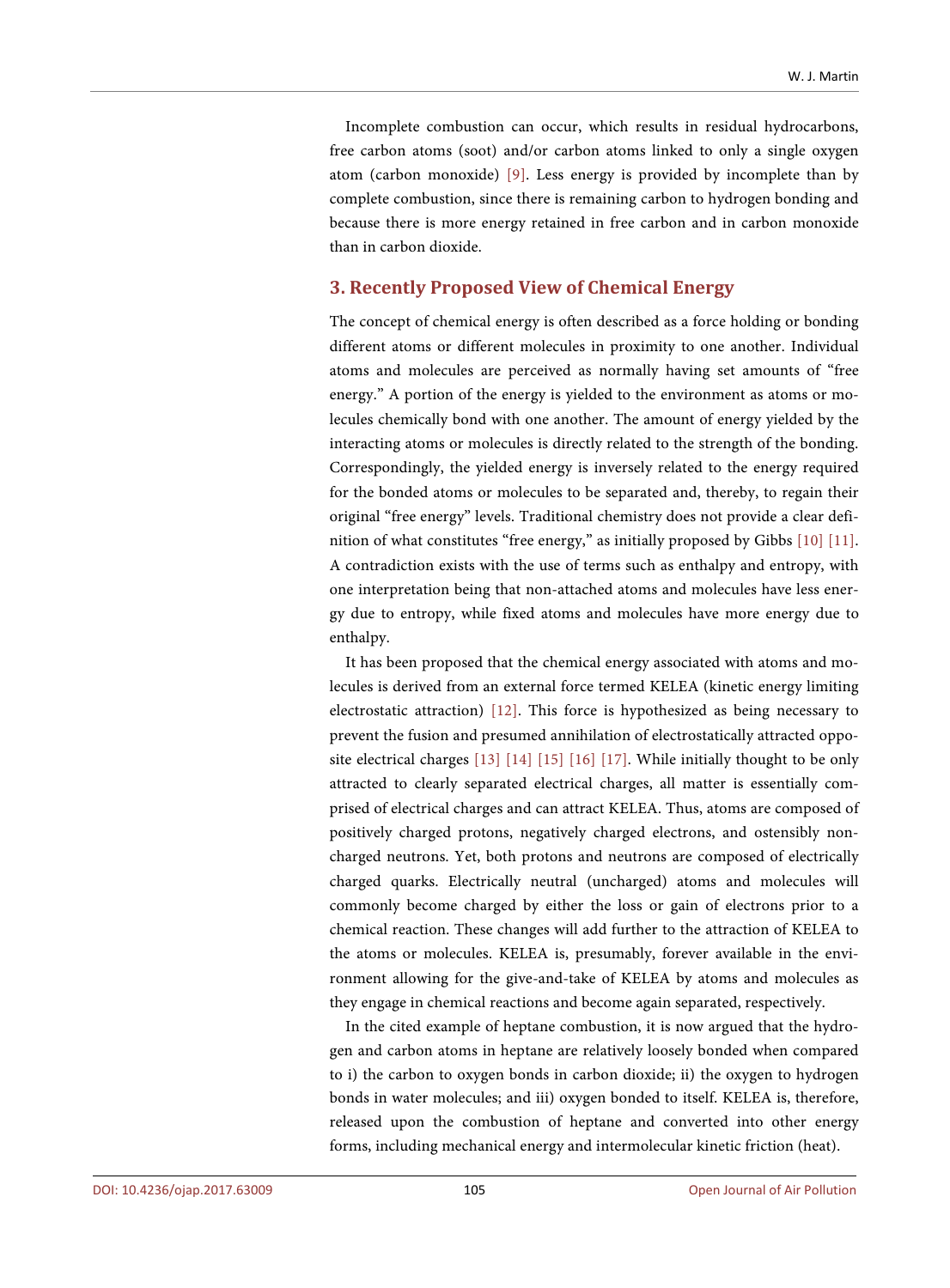The level of KELEA in fluids also determines the looseness of intermolecular electrostatic bonding of the molecules [\[14\].](#page-11-13) As suggested for water, this reversible looseness can potentially transfer energy between phases of linked chemical reactions [\[8\].](#page-11-7) 

The major implication of this postulate is that KELEA provides an alternative to sunlight as a de novo source of chemical energy. The KELEA derived chemical energy can be incorporated within the molecules and additionally expressed as a looseness of the bonding strength between molecules. KELEA can be a source of energy to drive synthetic reactions in much the same way that sunlight energy can drive photosynthesis. Observations in support of this postulate include 1) the presence of organic molecules at extraterrestrial sites  $[18]$   $[19]$ ; 2) the greater work output by humans than can be attributed to the chemical energy in the amounts of food consumed [\[20\]](#page-12-4) and; 3) the formation of complex lipids by alternative cellular energy (ACE) pigments, which attract and transfer KELEA to nearby fluids [\[12\].](#page-11-11) Indeed, it has been suggested that the enzyme rubisco, which combines carbon dioxide with water in photosynthesis, may additionally act by capturing and diverting KELEA into carbohydrate synthesis [\[12\].](#page-11-11)

# **4. KELEA Activation of Water**

Many methods have been advocated to increase the health benefits of drinking water. The mechanism of action of some of these methods is commonly assumed to be due to the absorption by water of infrared radiation and/or negative ions [\[21\].](#page-12-5) A more updated view, is that the activation results from increasing the level of KELEA in the water [\[13\]](#page-11-12) [\[14\]](#page-11-13) [\[15\]](#page-11-14) [\[16\]](#page-12-0) [\[17\].](#page-12-1) This can be achieved by either adding KELEA attracting materials to the water or by placing the water in an environment with heightened levels of KELEA. Among the KELEA attracting materials are various dipolar compounds, some of which are commonly used by farmers intending to restore minerals into the soils. These include humic/fulvic acids, zeolites, volcanic rocks, mica, shungite, magnesium oxide and other metal oxides. Many of these compounds are available as pellets, such as Kiko pellets, which comprise volcanic rock materials, which is ground and heated prior to pelleting. Soluble extracts and tinctures of various plants and herbs can be added in small quantities to water. An example is the hot water extract of the sap from several Japanese trees and plantain, called HB-101. Several gases including hydrogen and Brown's gas, which is an electrolysis generated mixture of hydrogen, oxygen and non-thermal vaporized water molecules [\[22\],](#page-12-6) can also be bubbled into water as a means of KELEA activation. Electrolysis of water can also occur if there is contact within the water between metals with differing electronegativity (triboelectrification). This spontaneous electrolysis can also occur with different metals incorporated into various alloys. Once water is sufficiently activated, it can be used to activate additional water during progressive dilutions, as is practiced in homeopath[y \[23\].](#page-12-7)

Locally elevated levels of KELEA can be achieved by using various electrical and magnetic devices with rapid on-off switching. Opposing electrical currents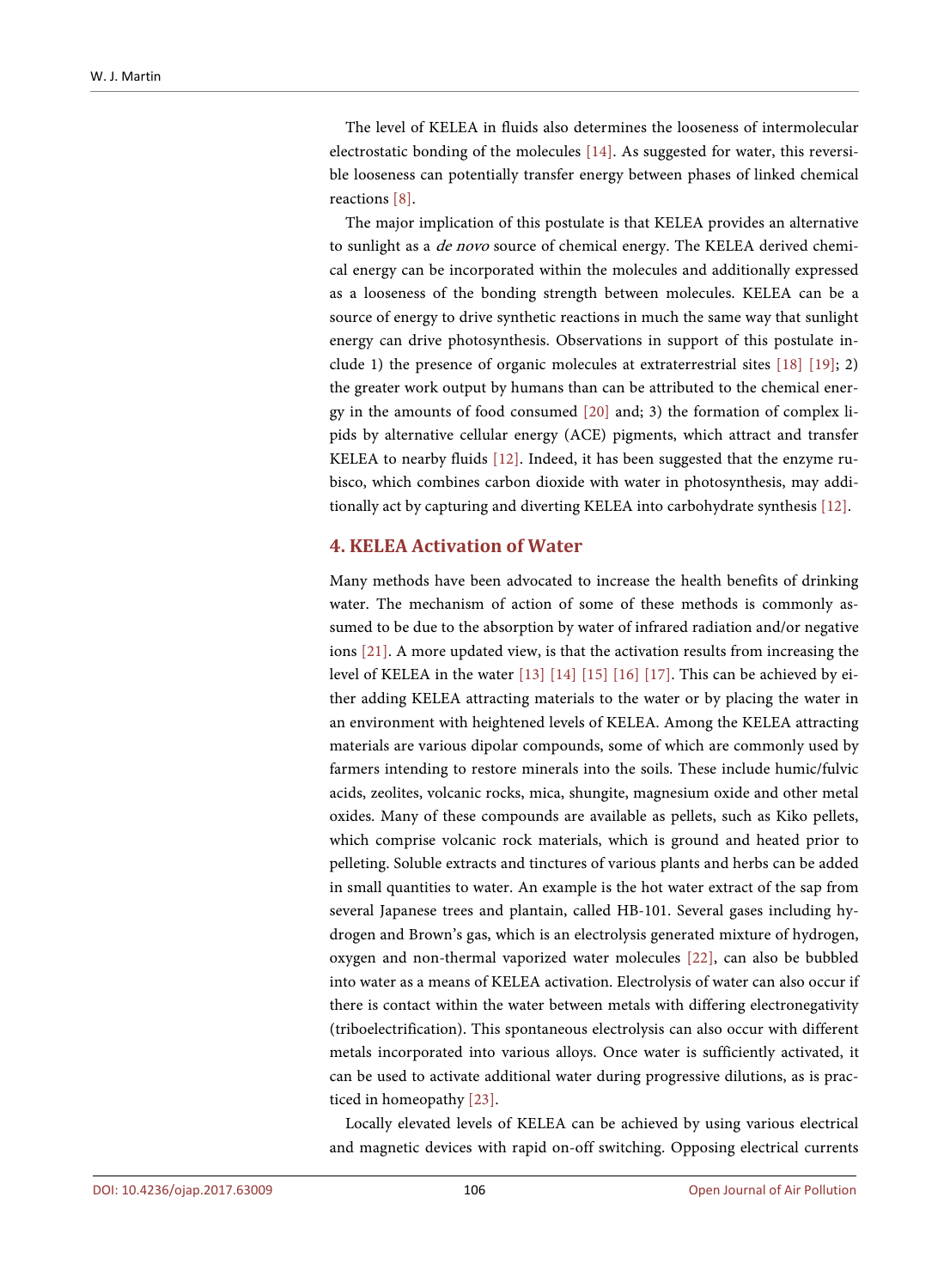and converging light paths can also be used [\[24\]](#page-12-8) [\[25\].](#page-12-9) Regular water can also be slowly activated by simply being placed in proximity to some of the other materials that can directly activate water by being added to the water. One example is the wide range of mineral oxides incorporated into Miron glass bottles

[\(http://www.miron-glas.com/\)](http://www.miron-glas.com/). These bottles provide a useful container in which to activate water. Another approach involves the use of a sealed inner container of previously activated water, within a larger container of flowing water. This type of water activating device was pioneered by Johann Grander, who used water from an Austrian mine. The water was naturally activated, probably because of the presence of copper-containing materials.

As noted above, the major physical difference between activated and regular water is a loosening of the hydrogen bonding between the water molecules [\[14\].](#page-11-13)  This leads to lower surface tension, slight expansion in volume, greater volatility and other changes. As also noted above, ACE pigments in the appropriate medium can lead to the biosynthesis of lipids (hydrocarbons), presumably by attracting KELEA into water in the presence of carbon and hydrogen atoms [\[15\]](#page-11-14) [\[20\].](#page-12-4)

#### **5. Increasing KELEA Levels in Gasoline and Diesel Fuels**

Several of the currently available water activating methods, along with other approaches, have been coincidentally applied to improving the performance of gasoline and diesel fuels. It is now reasonable to interpret these improvements as resulting from the input of KELEA into the fuels. Actual field testing has confirmed significant benefits of KELEA activated fuels in terms of increased mileage and by other criteria. Particularly informative methods of fuel activation by KELEA will be briefly described.

The first indication to the author of a possible overlap between the activation of water and that of gasoline was provided by Mr. Nobo Azuma, representing a Japanese company called YK Flora Ltd. He was marketing an extract from Japanese trees and plantain termed HB-101. When it is added to agricultural water at 1:10,000 dilution, it increases the yield of various crops and extends the shelf life of the harvested crops. HB-101 is also beneficial as an additive to animal feed, leading to faster growth and greater egg production by chickens, increased milk production by cows, etc. Mr. Azuma would regularly travel to meet with farmers in rural California. Before embarking upon such trips, he would add 100 ml of HB-101 to the 70-liter fuel tank of his 2001 Toyota Camry. This would reliably provide an estimated 25% greater distance that he could travel between refueling.

A different approach to improving gas mileage was demonstrated to me by Tom and Bill Lang [\(http://www.watertogas.com/\)](http://www.watertogas.com/). They and others had followed the report of Archie Blue that cars could be driven by combusting the hydrogen and oxygen gases generated by water electrolysis. This finding evolved into a system of supplementing gasoline combustion using electrolysis generated gases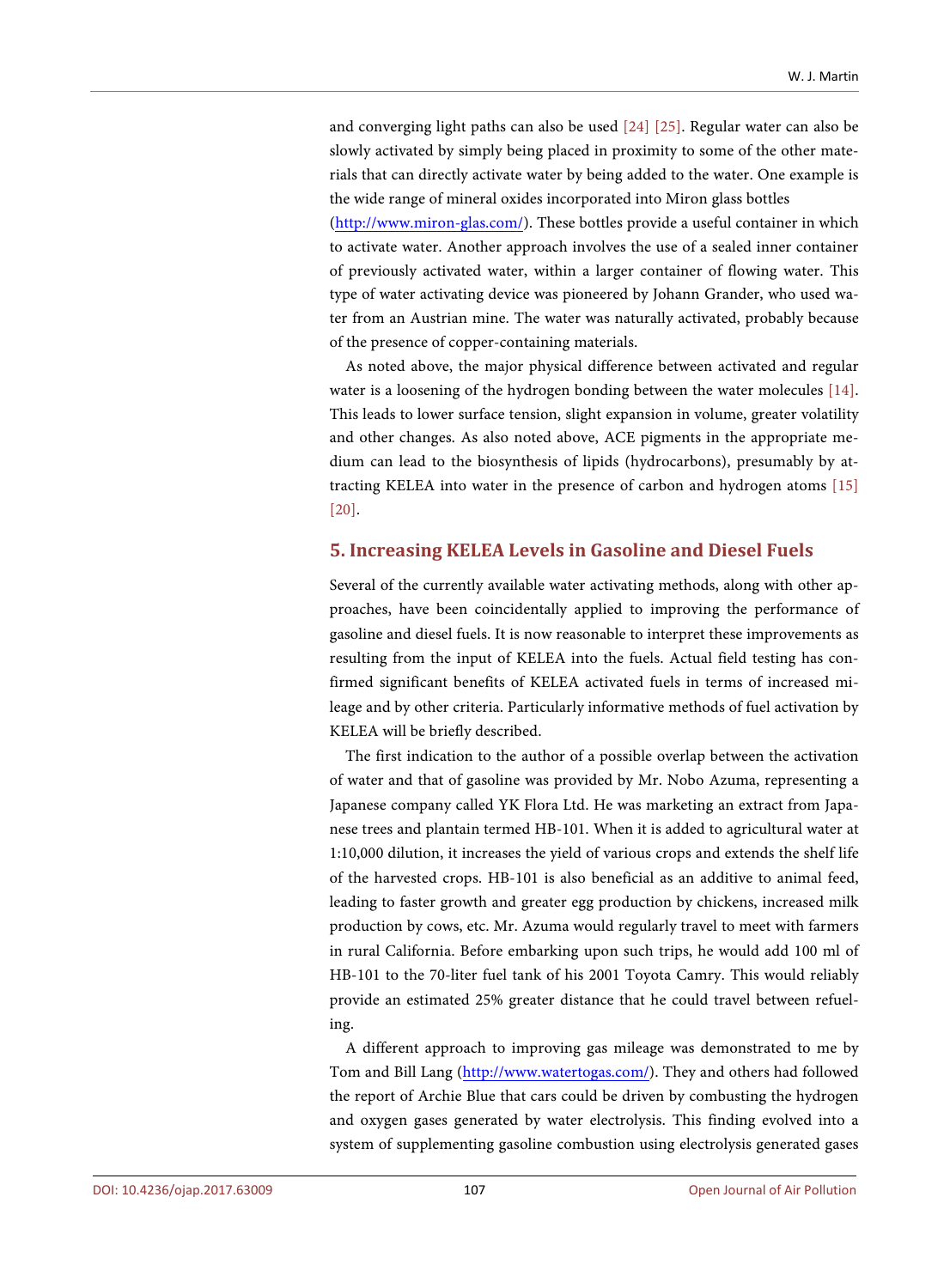introduced into the air inflow of automobiles. The electrolysis generated gases are referred to as Brown's gas after Yul Brown, or as HHO [\[22\].](#page-12-6) The HHO designation is derived from an understanding that vaporized water is an additional component to the hydrogen and oxygen gases generated by the electrolysis of water. The Lang brothers manufactured and sold their Brown's gas generating device to numerous automobile and truck owners. In addition to improved gasoline and diesel mileage, reliably estimated to be more than 10%, customers regularly reported improved power, such that cars and trucks could remain in a higher gear when driving up hills, or would show less strain when towing a heavy load. Many devices listed as either providing Brown's gas or HHO are currently being marketed on the Internet for both automobiles and trucks. Published studies have confirmed improved mileage and power with more complete combustion using this approach [\[26\]](#page-12-10) [\[27\]](#page-12-11) [\[28\].](#page-12-12)

Specially prepared volcanic rock materials provide yet another approach to improved fuel economy. As previously reported, the addition of six Kiko pellets to the gasoline tank, or pretreating 1 - 4 liters of gasoline for several hours with Kiko pellets, before adding it to gasoline already in a gas tank, achieved from 10 to 43% improved fuel economy in different cars [\[29\].](#page-12-13) In two separate determinations at different locations, Kiko pellets significantly reduced the measurable exhaust levels of both carbon monoxide and unburnt hydrocarbons. The reductions were 60.0% and 89.7% for carbon monoxide and 53.3% and 60.0% for unburnt hydrocarbons, respectively.

Two cartridges, each containing approximately 50 Kiko pellets, were placed into a 10,000 gallon above ground diesel storage unit. A John Deere Model 7760 cotton harvester would fill up from the tank daily and run at a constant speed throughout an 8-hour day. Prior to adding the Kiko cartridges, the harvester required 378 gallons per 8-hour day. With Kiko activated fuel, the harvester needed only 288 gallons of diesel a day; a 24% fuel saving. A water pivot used for irrigating the cotton fields required 10% less fuel when using activated diesel to maintain the daily operations [\[29\].](#page-12-13) 

A commercially available method for achieving fuel activation is provided by attaching a 6-inch container of activated fluid to the outside of the vehicle's fuel line. This system, previously called Gas Mojo and more recently CFTplus, has been installed on several hundred automobiles, numerous trucks and farm equipment. Instillation is stated to achieve a minimum improved mileage of approximately 15%. Particularly notable is the reduced idling speed of the engines (typically around 25%, e.g. from 1000 to 750 rpm) and the slower speeds at which the transmission shifts from a lower to a higher gear (by about 5 mph) [\[29\].](#page-12-13) Both factors undoubtedly contribute to the increased gas mileage, especially in cities where up to 30% of fuel consumption occurs when engines are idling and higher gears are more fuel efficient than lower gears. Treated vehicles can display an increase in power. For example, a diesel truck required 11.7 seconds to accelerate 0 - 60 mph. After installing the Gas Mojo device, the same truck required only 7.4 seconds to reach 60 mph (duplicate readings). A marked re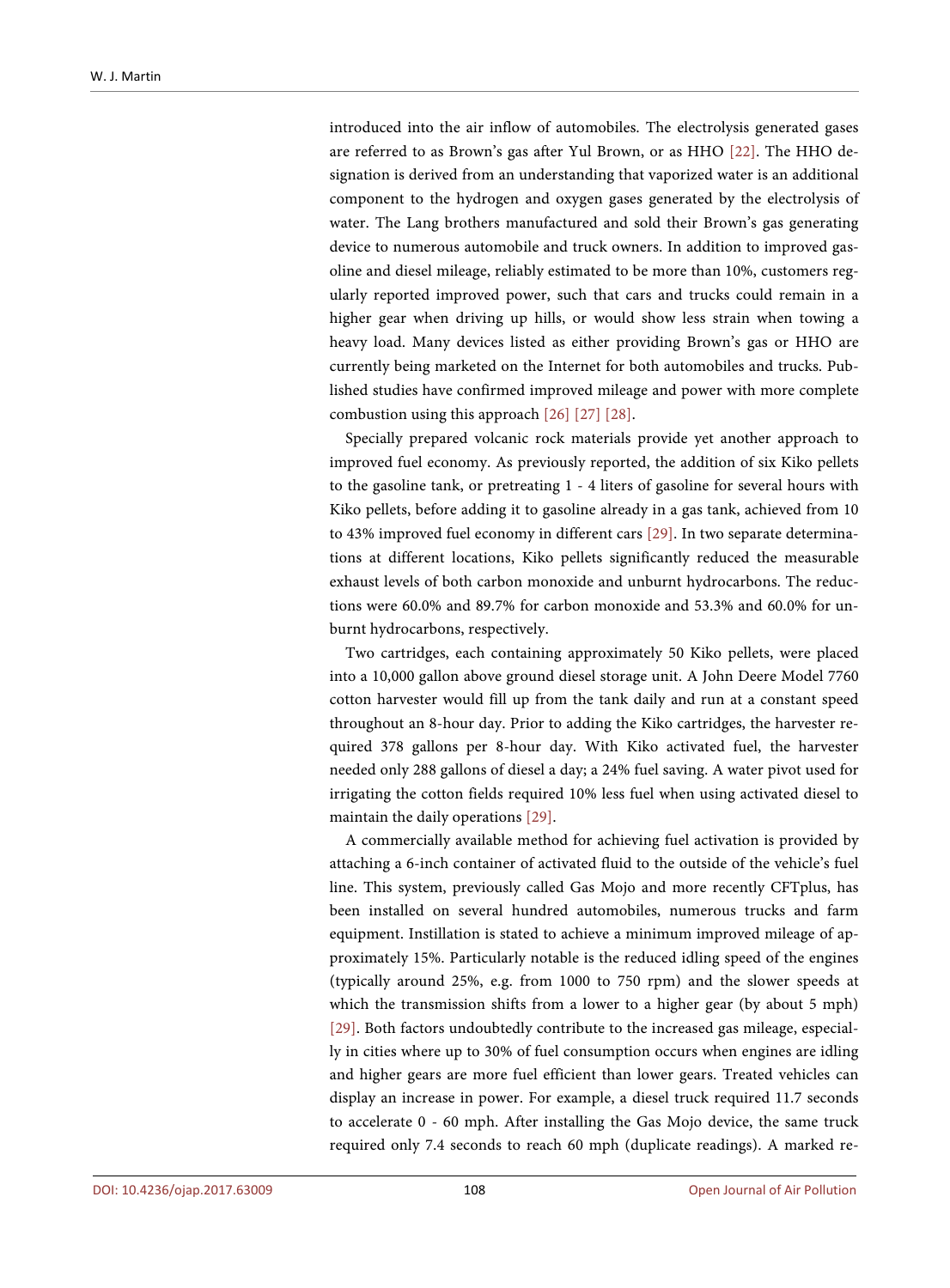duction in both the smoky appearance and the smell of diesel exhaust is consistently observed in trucks with the installed device [\[29\].](#page-12-13) This is also seen as less soot deposited in the exhaust pipe. The major significance of this approach to fuel activation is that there is no requirement for direct contact between the fuel and the activating device. Accordingly, the device is exempt from Federal registration under 40 CFR Part 79.

Another commercially available system to improve fuel efficiency was introduced in the early 1990's. It is called the Fitch's catalyst and details are provided in various US patents [\[30\]](#page-12-14) [\[31\]](#page-12-15) [\[32\].](#page-13-0) It was originally comprised of a 4-metal alloy, predominantly comprising antimony and tin, with additional lead and mercury. Some of the tin was said to be oxidized [\[33\].](#page-13-1) Various additional metals have since been incorporated into the alloys. These include zinc, silver, magnesium, cerium, copper, palladium and aluminum. The combinations of metals are chosen to include metals with differing electronegativity, such that some can potentially function as the anode and others as the cathode in electrolysis. Indeed, hydrogen gas is generated when the device is placed into ethanol. The alloys are provided either as a canister, which is installed into the fuel line, or as metal "drop-in" pieces added to the fuel tank [\(https://fitchfuelcatalyst.com/\)](https://fitchfuelcatalyst.com/). In addition to the benefits of increased mileage, Fitch treated fuels deteriorate less over time when compared to untreated fuels (marketed as a fuel stabilizer).

A major claim for the Fitch device is that it catalyzes the formation of new combustible hydrocarbons, possibly by means of hydrogen gas generated from the metal alloys [\[32\].](#page-13-0) Specifically, gas chromatography-mass spectroscopy (GC-MS) studies on treated gasoline and diesel showed highly significant increases in the levels of combustible aromatic and other energy-rich hydrocarbons. The manufacturer assumed that the newly formed combustible hydrocarbons were derived from the cleavage of higher molecular weight, non-combustible hydrocarbons. This assumption was predicated on the understanding that, without energy input, preexisting, low molecular weight hydrocarbons could not be transformed into higher energy hydrocarbons. Inspection of the provided GC-MS data shows that this type of transformation might be occurring since the relative levels of lower molecular weight hydrocarbons between untreated and treated fuels are reduced. Moreover, the alterations in the relative amounts of different hydrocarbons occur with Indolene, a highly-refined gasoline with very minimal non-combustible material. Tin based alloys have been developed by several other companies as fuel catalysts, e.g. Broquet International

[\(https://www.broquet.com/;](https://www.broquet.com/) [https://www.carbonflo.com\)](https://www.carbonflo.com/). The manufacturers of these devices generally appear to assume that the primary mode of action is the production of hydrogen gas.

Other devices employ different minerals, such as anodized aluminum (fuelcat.co.uk) or contain minerals mixed with various dipolar materials, such as zeolites [\(http://www.getrentar.com/\)](http://www.getrentar.com/). It is noteworthy that the zeolite/mineral complexes in the Rentar fuel line cartridges are embedded into a fuel resistant resin [\[34\].](#page-13-2) There is, therefore, no direct contact of the zeolite/mineral complexes with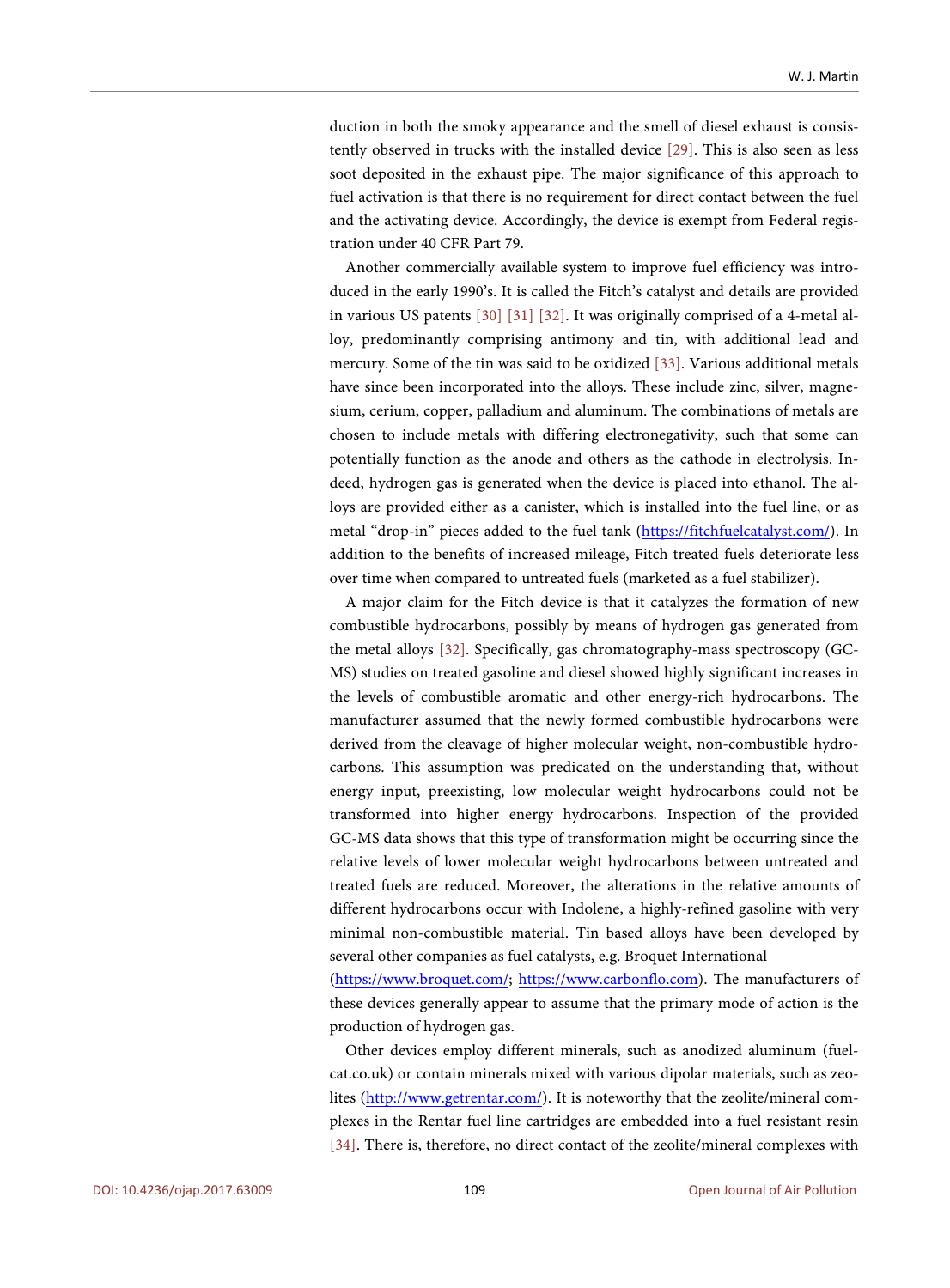the flowing fuel. A similar non-contact feature exists with various combinations of ceramics (primarily mineral oxides) and pyroelectric materials, such as tourmaline [\[35\]](#page-13-3) [\[36\].](#page-13-4) These manufacturers attribute the improved fuel performance primarily to the emission of infrared radiation and possibly also to negative ions. On the belief that the energizing capacity of the minerals is mediated by infrared radiation, customers are advised to place cartridges containing the minerals on non-metal sections of the fuel line. Data substantiating the lack of activity through metal sections of the fuel line are not provided.

Some of the metal devices include magnetic material on the assumption that the magnets can reorient dipolar hydrocarbons flowing through the fuel line. Other proponents simply use magnets, with preference shown for having magnets with identical facing poles tied onto the fuel line. This creates a magnetic repulsive force within the fuel line. A magnet is empirically also used on the anode of certain Brown's gas generating devices installed into automobiles (unpublished).

Several fluid formulations are being marketed to increase fuel economy and to prevent the age deterioration of fuels [\[37\].](#page-13-5) There is extensive documentation that the combustion of fuels treated with these various formulations is more complete than that of untreated fuels, with significantly (>50%) reduced levels of carbon, unburnt hydrocarbons and carbon monoxide exhaust. These emission reductions are especially notable in the combustion of crude diesel (bunker fuel) in cargo ships. The reported improved mileages for land vehicles are also impressive. Examples of these products include PRI-D and PRI-G, (for diesel and gasoline fuels, respectively), manufactured by Power Research Institute

[\(http://priproducts.com/\)](http://priproducts.com/) and FPC manufactured by Fuel Performance Catalyst [\(http://www.fpc1.com/\)](http://www.fpc1.com/). The PRI products comprise Shellsol D60 (a 50:50 paraffin and naphthalene mixture with 10 - 12 carbons), together with a proprietary mixture of amines and dispersants. The FPC product contains ferrous picrate, for which a patent for improved combustion and reduced carbon exhaust emission was awarded in 1944 [\[38\].](#page-13-6)

Of special note is the PRI and FPC manufacturers' claims, along with supportive customer reports, that in addition to preventing fuels from becoming stale, there is a reversal of the process of natural oxidation using their respective products. Thus, as with the Fitch catalyst, the PRI and FPC products restore stale fuel to a more energized state. Several additional fuel additives are reported to do the same. The PRI and FPC fuel additives, as well as the Gas Mojo device, have an additional capacity to increase the miscibility of any separated water within the stale fuels. Hydrocarbon metabolizing bacteria can more readily grow in larger water droplets and this can adversely affect the quality of the fuel. Less bacteria growth occurs in diesel treated with the Fitch devic[e \[33\].](#page-13-1) 

[Table 1](#page-8-0) summarizes the commonly reported improvements in the performance of treated fuels. The improvements have been noted in automobiles, trucks, farm and industrial equipment, shipping and railways. Although not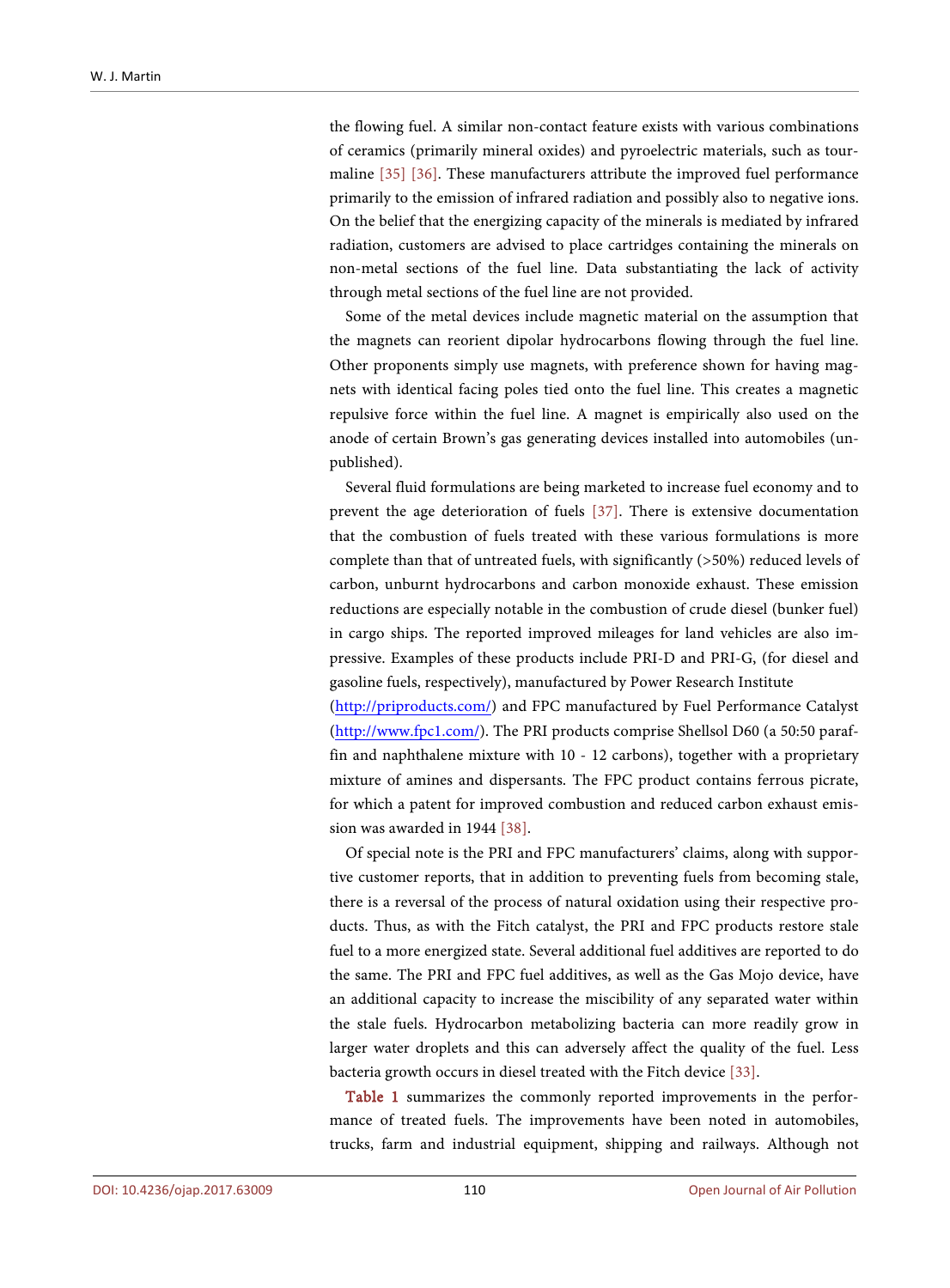<span id="page-8-0"></span>Table 1. Improvements in fuel combustion.

1) Increased mileage per gallon of fuel consumed (typically ~15% with refined fuels)

2) Increased power, variously expressed as lower idle speed, earlier transition from lower to higher gears, faster acceleration, greater pulling power, etc.

3) Reduced emissions of carbon particulates (soot), unburnt hydrocarbons and carbon monoxide

4) Reversal of previously accumulated carbon deposits within engine and tail pipe, allowing for further improvements in engine performance over time

5) Reduced separation of water from fuel with less growth of hydrocarbon-metabolizing, contaminating bacteria

6) Less deterioration of fuel during long-term storage

discussed in this paper, the efficiency of fuel used in heating can also be improved by similar procedures. So too can water become more easily heated, for example in the production of steam, if the water is pretreated by each of the de-scribed procedures. [Table 2](#page-9-0) summarizes some of the varying suggested mechanisms and methods of improving the performance of fuels. As included in this Table, a unifying view of fuel activation is the absorption of KELEA. The next section discussed the various mechanisms by which KELEA can enhance fuel efficiency.

# **6. Mechanisms Leading to Improved Performance of KELEA Activated Fuels**

The marked increase in energy output upon combustion of KELEA activated gasoline and diesel fuels is attributable to several factors. A minor factor in the improved fuel economy (miles per gallon) is the more complete combustion of the fuel, as shown by the lower exhaust emission levels of carbon monoxide and unburnt hydrocarbons. Gasoline vehicles are equipped with catalytic converters [\[39\],](#page-13-7) which oxidize a portion of the gases coming from the engine to the exhaust pipe. Despite having a catalytic converter, there is still considerable lowering in the level of toxic exhaust gases from vehicles using KELEA activated gasoline [\[29\].](#page-12-13) A more reliable indication of improved combustion is seen in vehicles using KELEA activated diesel fuel. These vehicles do not have catalytic converters. The reduction in unburnt hydrocarbons is not only easily measurable, but is very apparent from the markedly improved smell of the vehicles' exhaust. The exhaust levels of unburnt hydrocarbon and carbon monoxide with untreated diesel indicate that far less than 10% of the fuel is incompletely oxidized. The observed partial lowering of these exhaust levels with treated diesel is, therefore, unable to explain the approximate 15% achievable improved mileage.

A second factor that contributes to increased fuel efficiency by various additives is that more of the fuel energy is apparently converted to mechanical work rather than being diverted to heat. It is likely that the added preexisting kinetic energy and increased vaporization of KELEA activated fuels contribute to faster burning. This is relevant since the speed of combustion plays a role in the relative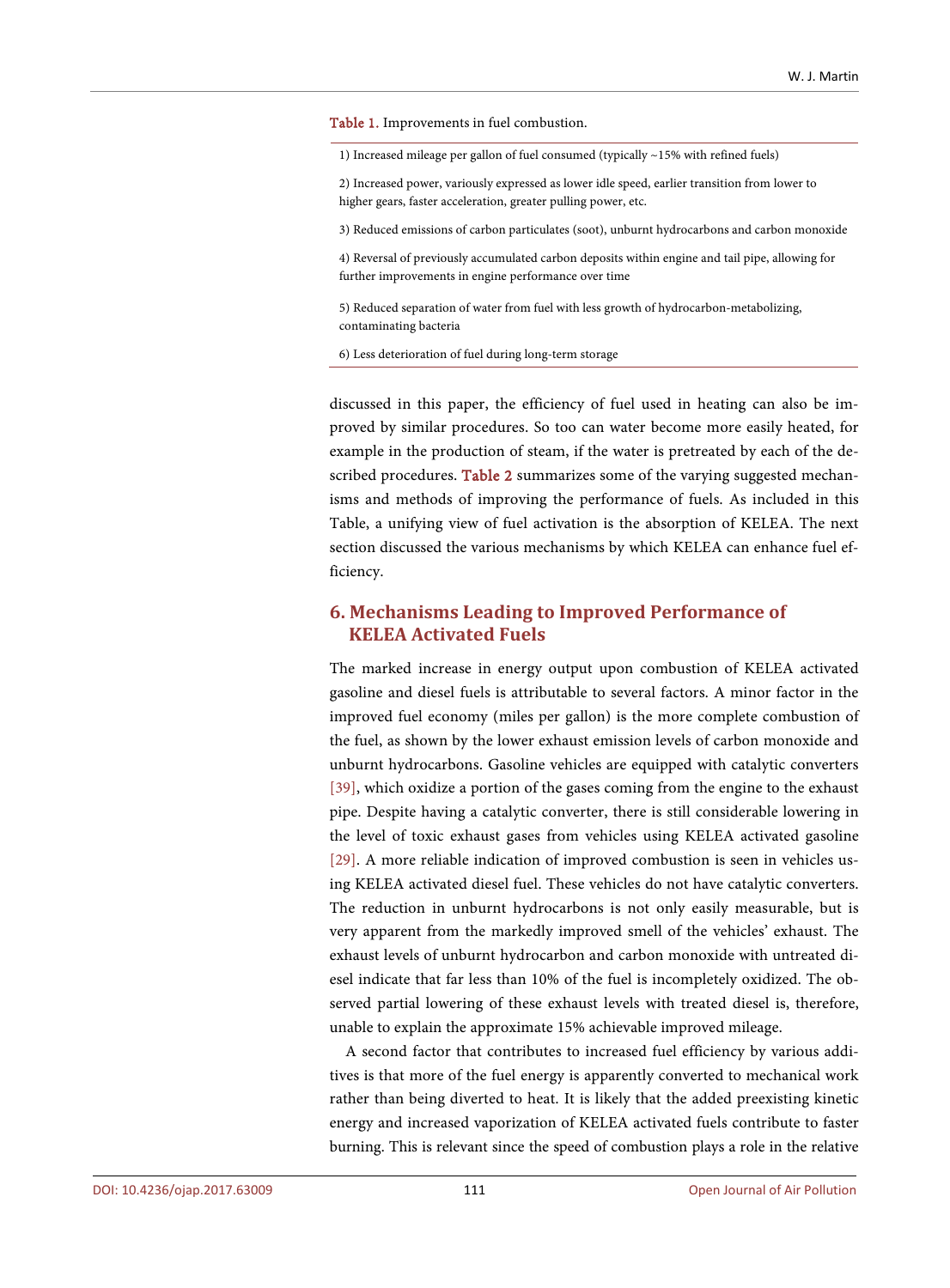| Infrared radiation<br>(With or without negative ions)                                                            | Volcanic rock (ground and heated),<br>zeolites, other ceramics, minerals                                    |
|------------------------------------------------------------------------------------------------------------------|-------------------------------------------------------------------------------------------------------------|
| Hydrogen gas production<br>(With or without non-thermal water vapor)                                             | Brown's gas, triboelectric charged<br>metal alloys                                                          |
| Reformulation of fuel with increased<br>combustible hydrocarbons and/or<br>reduced natural oxidation of the fuel | Metal alloys, ferrous picrate, various<br>hydrocarbon formulations                                          |
| Reorientation of the fuel molecules                                                                              | Magnets                                                                                                     |
| KELEA (kinetic energy limiting)<br>electrostatic attraction)                                                     | All the above, fuel in proximity to<br>KELEA activated fluids, other<br>activating materials and/or devices |
|                                                                                                                  |                                                                                                             |

<span id="page-9-0"></span>Table 2. Proposed mechanisms and methods for improving fuel efficiency.

amounts of outward pressure exerted by the expanding gases. Thus, the faster burning of fuels can yield a higher ratio of increased pressure to heat within internal combustion engines. This results in greater mechanical energy expressed as increased power and rate of acceleration and allows for lower idling speeds before the engine stalls. It is also noted that engines running at a lower temperature can greatly diminish the oxidation of nitrogen, which leads to the production of nitrogen oxides as additional toxic exhaust gases.

The third and presumably the major reason for the increased efficiency of KELEA activated fuels is the proposed additional chemical energy incorporated into the hydrocarbon molecules. This would increase the overall energy yield upon the conversion of the hydrocarbons plus oxygen to carbon dioxide and water vapor. Even more intriguing is the apparent capacity of the additional chemical energy to transform short chain hydrocarbons into longer chain length molecules and to energy-rich aromatic compounds, as suggested with the Fitch device. While the device could possibly be working solely through the production of hydrogen [\[32\],](#page-13-0) the reforming of higher energy hydrocarbons is more consistent with the input of KELEA into the fuel. The proposed capacity of KELEA to synthesize hydrocarbons can also explain the apparent rejuvenation of stale fuels reported with several fuel additives. Added chemical energy available from KELEA is, therefore, proposed to be the most significant factor in increasing fuel economy.

In much the same way that various fuel additives can reverse the normal oxidation of fuels, it is reported that switching to activated fuels can lead to the removal of preexisting carbon and hydrocarbon deposits. This can be explained by enhanced molecular separation of aggregated carbon particles induced by KELEA. Some of the marketed products, including the Fitch and Gas Mojo devices, also describe increased miscibility of any formed water (a feature of low sulfur diesel fuels and of ethanol containing gasolines). As noted above, the reduction in separated water reduces bacterial contamination, which can especially occur with diesel fuels [\[33\].](#page-13-1)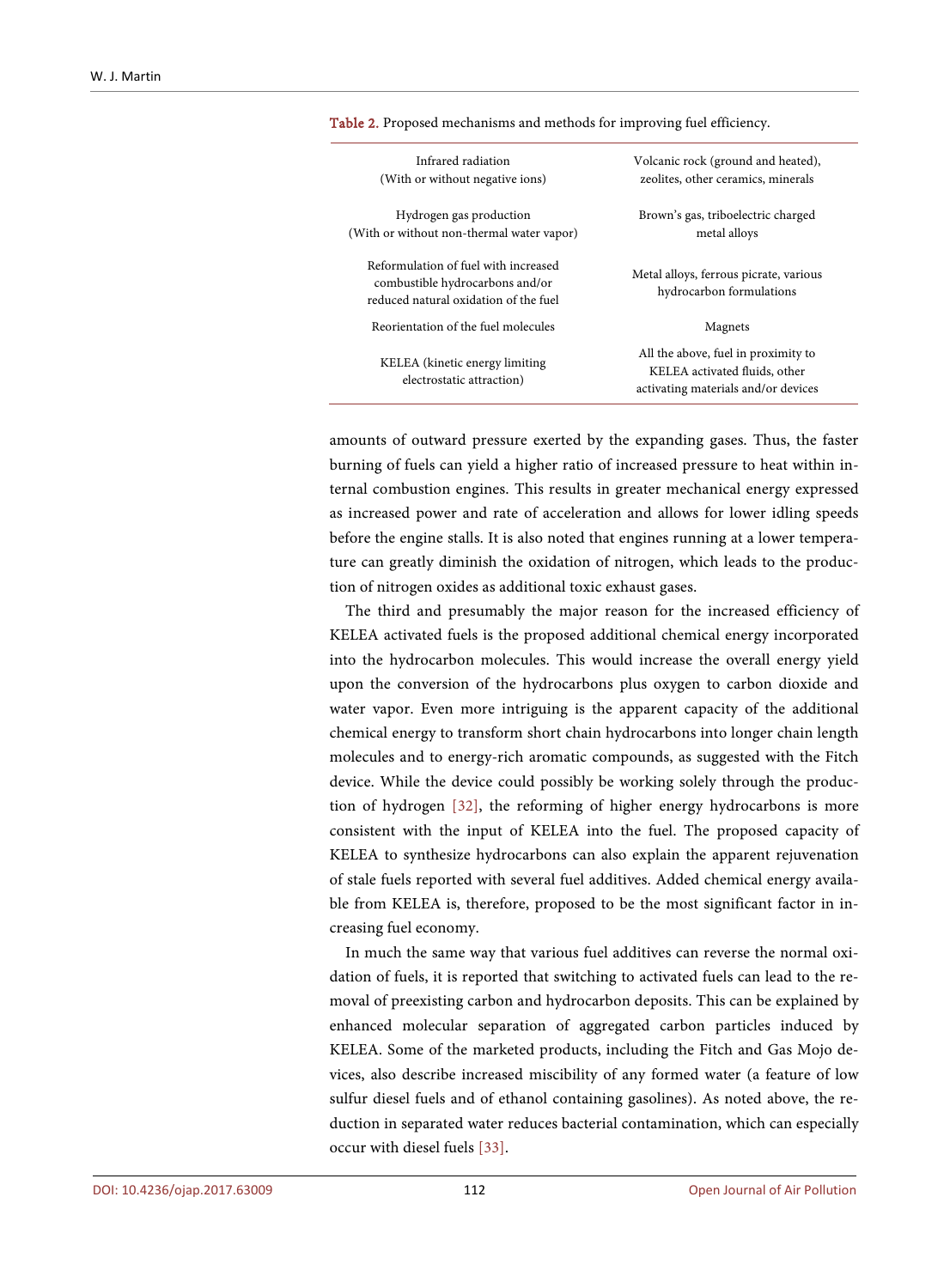It would seem beneficial for refineries to use fuel economy-enhancing fuel additives at the production sites. One concern is the increased volatility and flammability of activated fuels. This could potentially add to evaporation losses during shipping and to the risk of explosions. These issues are of less concern to the end user. Studies should be conducted to compare the relative efficiencies of the various available approaches to the KELEA activation of fuels. Each method can be further adjusted based on the capacity to contribute optimal chemical energy to the respective fuels. Placing a container of activated water near the vehicle's fuel tank or to a fuel storage tank provides a relatively simple approach to achieving greater fuel economy and reducing atmospheric levels of carbon monoxide and unburnt hydrocarbons. The amounts of fuels used in transportation were estimated to be over 46 million barrels a day in 2014. Achieving a 10% reduction in fuel consumption is not insignificant financially. When the additional benefit of reduced emissions of toxic hydrocarbons and carbon monoxide are considered, it should be standard practice to be using KELEA activated fuels in the transportation industry. There are related benefits for using KELEA activated fuels in furnaces and KELEA activated water in providing the steam to drive turbines.

# **7. Conclusion**

This review offers a potential explanation for the improved performance of diesel and gasoline fuels seen with various devices and fuel additives. Manufacturers report improvements in mileage and power output, which are consistent with the postulated input of an environmental force termed KELEA (kinetic energy limiting electrostatic attraction). It is proposed that KELEA adds to the chemical and kinetic energy of the hydrocarbon molecules in fuel. Consequently, more energy can be released upon the combustion of KELEA activated fuels, when compared to non-activated, regular fuels. Moreover, the combustion proceeds further with reduced levels of emission of unburnt hydrocarbons and carbon monoxide. The methods for activating fuels are comparable to those used to increase the level of KELEA in water. Essentially, activation can be achieved by either adding KELEA attracting and releasing dipolar compounds to the fuels or by creating a heightened KELEA energy field close to the fuel. Hydrogen gas and Brown's gas are regarded as being dipolar additives, although they are also directly combustible. It is speculatively proposed that KELEA functions as the basic energy of chemicals, being equivalent to what is normally regarded as chemical energy. This is relevant to basic biology since sunlight via photosynthesis was previously considered as the only *de novo* source of energy for the formation of organic molecules. KELEA can potentially supply energy for hydrocarbon molecules to undergo chemical transformations, as suggested by chromatogram results using the Fitch Catalyst. KELEA may also reverse the natural oxidation resulting in stale fuels. More targeted experiments need to be conducted to better define KELEA as an energy source.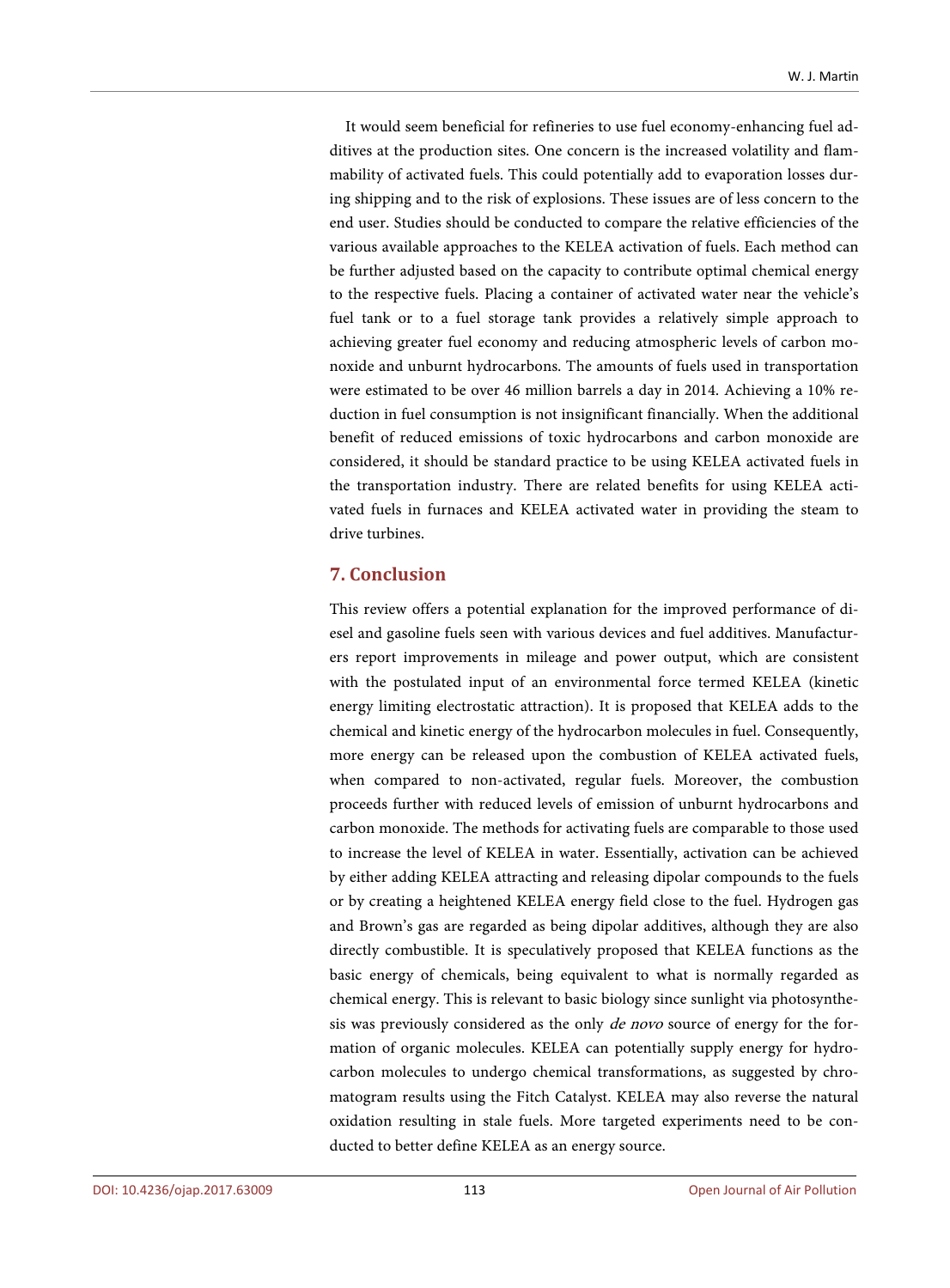#### **Acknowledgements**

Information about the performance of various devices and fuel additives was received from several individuals. Longer discussions were held with the developer of the Kiko Technology, Gas Mojo device and a Brown's gas generating fuel system. The Institute of Progressive Medicine is a component of MI Hope Inc., a non-profit public charity.

# **Conflict of Interest**

None.

#### **References**

- <span id="page-11-0"></span>[1] Raghavendra, A.S. (1998) Photosynthesis. A Comprehensive Treatise. Cambridge University Press, Cambridge, 377.
- <span id="page-11-1"></span>[2] Pessarakli, M. (2016) Handbook of Photosynthesis. 3rd Edition, CRC Press, Boca Raton, FL, 846. <https://doi.org/10.1201/b19498>
- <span id="page-11-2"></span>[3] Saer, R.G. and Blankenship, R.E. (2017) Light Harvesting in Phototrophic Bacteria: Structure and Function. The Biochemical Journal, 474, 2107-2131. <https://doi.org/10.1042/BCJ20160753>
- <span id="page-11-3"></span>[4] Prebble, J.N. (2010) The Discovery of Oxidative Phosphorylation: A Conceptual Off-Shoot from the Study of Glycolysis. Studies in History and Philosophy of Biological and Biomedical Sciences, 41, 253-262. <https://doi.org/10.1016/j.shpsc.2010.07.014>
- <span id="page-11-4"></span>[5] Nelson, D.L. and Cox, M.M. (2017) Lehninger Principles of Biochemistry. 7th Edition, W.H. Freeman, New York, 1328.
- <span id="page-11-5"></span>[6] Toure, O. and Dussap, C.-G. (2016) Determination of Gibbs Energies of Formation in Aqueous Solution Using Chemical Engineering Tools. Bioresource Technology, 213, 359-368. <https://doi.org/10.1016/j.biortech.2016.02.109>
- <span id="page-11-6"></span>[7] Robinson, P.K. (2015) Enzymes: Principles and Biotechnological Applications. Es-says in Biochemistry, 59, 1-41[. https://doi.org/10.1042/bse0590001](https://doi.org/10.1042/bse0590001)
- <span id="page-11-7"></span>[8] Wiggins, P. (2008) Life Depends upon Two Types of Water. PLoS ONE, 3, e1406. <https://doi.org/10.1371/journal.pone.0001406>
- <span id="page-11-8"></span>[9] Erjavec, J. and Thompson, R. (2014) Automotive Technology: A Systems Approach. 6th Edition, Delmar, Clifton Park, NY, 1696.
- <span id="page-11-9"></span>[10] Gibbs, J.W. (1875) On the Equilibrium of Heterogeneous Substances. Transactions Connecticut Academy, 3, 108-524.
- <span id="page-11-10"></span>[11] Malone, L.J., Dolter, T.O. and Gentemann, S. (2013) Basic Concepts of Chemistry. 9th Edition, John Wiley & Sons, Hoboken, 588.
- <span id="page-11-11"></span>[12] Martin, W.J. (2017) Is KELEA (Kinetic Energy Limiting Electrostatic Attraction) a Source of Chemical Energy? MOJ Bioorganic & Organic Chemistry, 1, Article No. 00011.
- <span id="page-11-12"></span>[13] Martin, W.J. (2014) Stealth Adapted Viruses; Alternative Cellular Energy (ACE) & KELEA Activated Water. Author House, Bloomington, 321.
- <span id="page-11-13"></span>[14] Martin, W.J. (2015) KELEA: A Natural Energy That Seemingly Reduces Intermolecular Hydrogen Bonding in Water and Other Liquids. Open Journal of Biophysics, 5, 69-79. <https://doi.org/10.4236/ojbiphy.2015.53006>
- <span id="page-11-14"></span>[15] Martin, W.J. (2015) KELEA Activation of Water and Other Fluids for Health,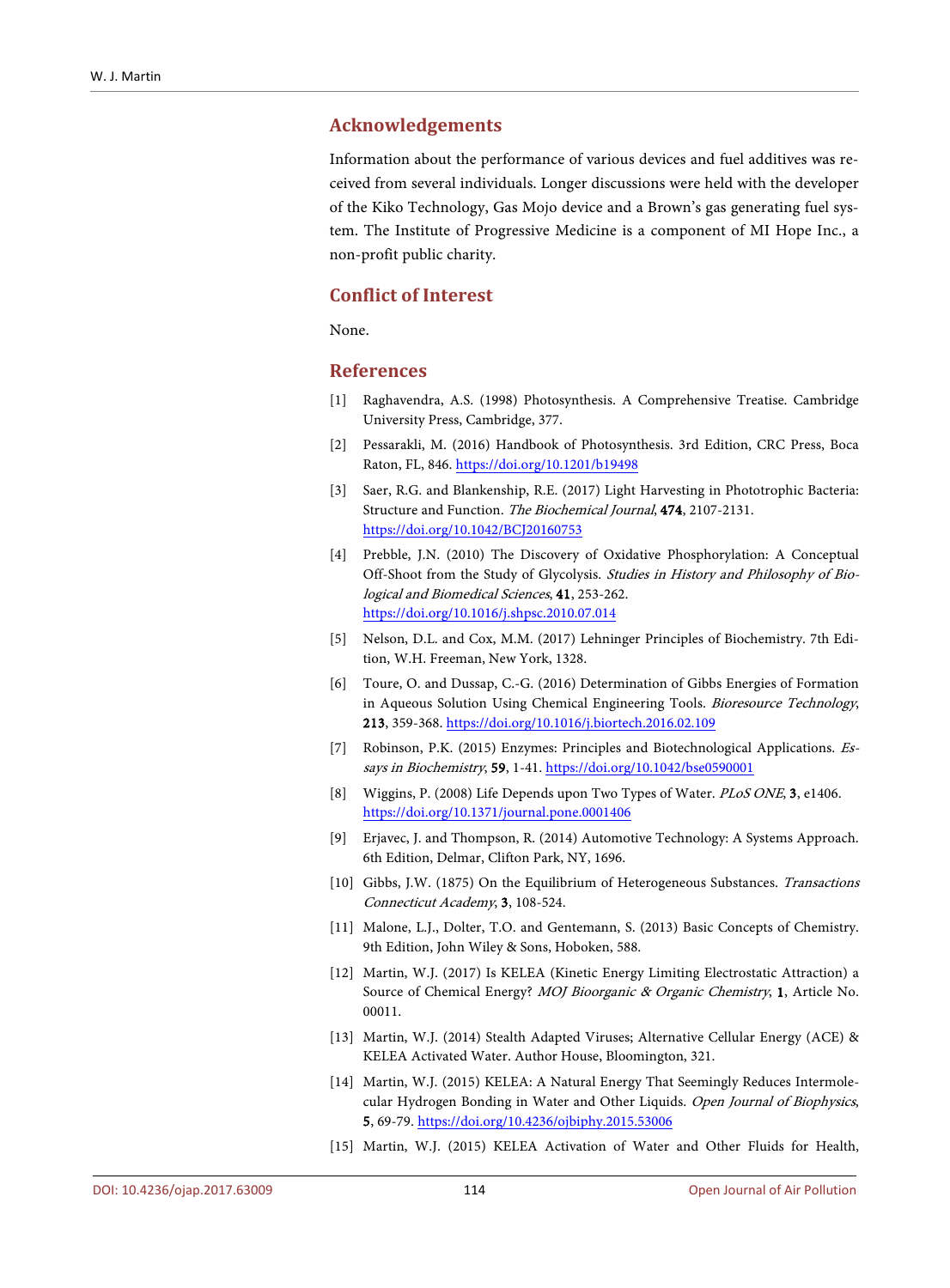Agriculture and Industry. Journal of Water Resource and Protection, 7, 1331-1344. <https://doi.org/10.4236/jwarp.2015.716108>

- <span id="page-12-0"></span>[16] Martin, W.J. (2015) Improved Efficiency of Heat Exchange Using KELEA Activated Water. Open Journal of Energy Efficiency, 4, 36-43. <https://doi.org/10.4236/ojee.2015.42004>
- <span id="page-12-1"></span>[17] Martin, W.J. (2016) KELEA (Kinetic Energy Limiting Electrostatic Attraction) Offers an Alternative Explanation to Existing Concepts Regarding Wave-Particle Duality, Cold Fusion and Superconductivity. Journal of Modern Physics, 7, 1995-2007. <https://doi.org/10.4236/jmp.2016.715176>
- <span id="page-12-2"></span>[18] Pizzarello, S., Cooper, G. and Flynn, G. (2006) The Nature and Distribution of the Organic Material in Carbonaceous Chondrites and Interplanetary Dust Particles. In: Meteorites and the Early Solar System II, Univ. Arizona Press, 625-651.
- <span id="page-12-3"></span>[19] De Sanctis, M.C., Ammannito, E., McSween, H.Y., Raponi, A., Marchi, S., Capaccioni, F., et al. (2017) Localized Aliphatic Organic Material on the Surface of Ceres. Science, 355, 719-722. <https://doi.org/10.1126/science.aaj2305>
- <span id="page-12-4"></span>[20] Martin, W.J. (2016) Insufficiency of Cellular Energy (ICE) in Neurons, from Electrical Hyperactivity to Quiescence. International Journal Complementary Alternative Medicine, 4, Article No. 00118.
- <span id="page-12-5"></span>[21] Pangman, M.J. and Evans, M. (2017) Dancing with Water; The New Science of Water. 2nd Edition, Word Press, 275.
- <span id="page-12-6"></span>[22] Hurtak, J.J. and Hurtak, D. (2014) The History and Future of Brown's Gas. Nexus Magazine, 21, 45-54.
- <span id="page-12-7"></span>[23] Bornhoft, G. and Matthiessen, P.F. (2011) Homeopathy in Healthcare—Effectiveness, Appropriateness, Safety, Costs. Springer Publishing, New York, 209.
- <span id="page-12-8"></span>[24] Martin, W.J. (2015) Interactive Electric Fields Can Attract KELEA (Kinetic Energy Limiting Electrostatic Attraction) and Can Lead to the Activation of water. International Journal Complementary & Alternative Medicine, 1, Article No. 00034. <https://doi.org/10.15406/ijcam.2015.01.00034>
- <span id="page-12-9"></span>[25] Martin, W.J. (2015) Interacting Light Paths Attract KELEA (Kinetic Energy Limiting Electrostatic Attraction) and Can Lead to the Activation of Water. Open Journal of Biophysics, 5, 115-121. <https://doi.org/10.4236/ojbiphy.2015.54010>
- <span id="page-12-10"></span>[26] Yilmaz, A.C., Uludamar, E. and Aydin, K. (2010) Effect of Hydroxy (HHO) Gas Addition on Performance and Exhaust Emissions in Compression Ignition Engines. International Journal Hydrogen Energy, 35, 11366-11372.
- <span id="page-12-11"></span>[27] Musmar, S.A. and Al-Rousan, A.A. (2011) Effect of HHO Gas on Combustion Emissions in Gasoline Engines. Fuel, 90, 3066-3070.
- <span id="page-12-12"></span>[28] El-Kassaby, M.M., Eldrainy, Y.A., Khidr, M.E. and Khidr, K.I. (2016) Effect of Hydroxy (HHO) Gas Addition on Gasoline Engine Performance and Emissions. Alexandria Engineering Journal, 55, 243-251.
- <span id="page-12-13"></span>[29] Martin, W.J. (2016) KELEA (Kinetic Energy Limiting Electrostatic Attraction) Can Markedly Improve the Performance of Gasoline and Diesel Fuels in Power Generation and in Transportation. Journal of Transportation Technologies, 6, 148-154. <https://doi.org/10.4236/jtts.2016.63014>
- <span id="page-12-14"></span>[30] Wright, R.H. (1998) Fuel Treatment Device. US Patent No. 5738692. United States Patent and Trademark Office, Alexandria.
- <span id="page-12-15"></span>[31] Berlin, A.J. and Wright, R.H. (2012) Apparatus and Method for Resuscitating and Revitalizing Hydrocarbon fuels. US Patent No. 8298405. United States Patent and Trademark Office, Alexandria.